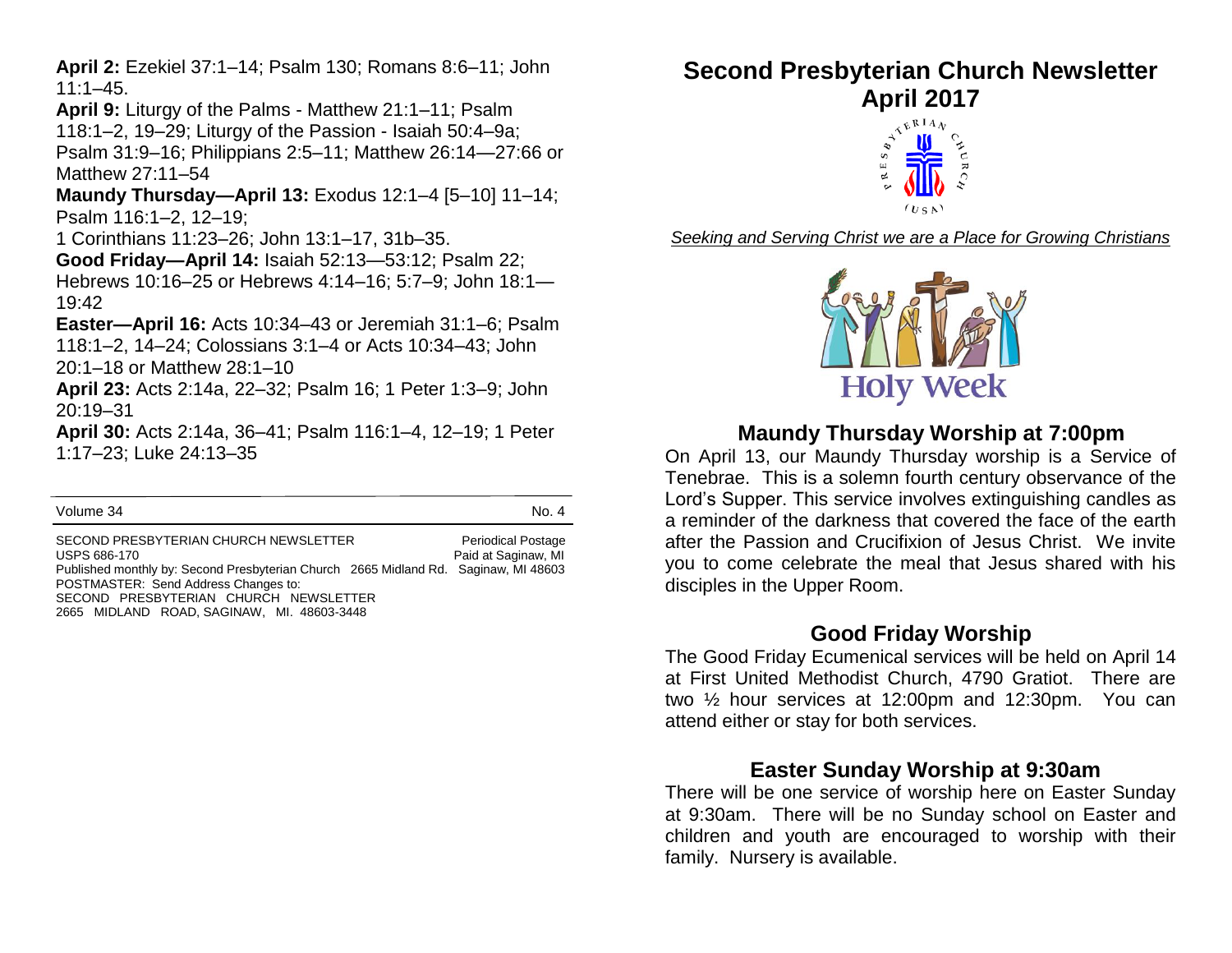# **Easter Drama on Palm Sunday**

Please join us on Sunday, April 9, for our Easter Drama. We will follow the life of Christ



as he teaches and performs miracles and to share the last supper, trial, crucifixion and resurrection. This is the perfect way to celebrate Easter. Gather your friends and relatives and join us for this special worship service!



#### **Easter Goodies**

Following the drama, the cast and congregation will gather in Fellowship Hall for refreshments and fellowship. If you are able to share some cookies, muffins, rolls or other yummy goodies for fellowship hour, please bring them to Fellowship Hall the morning of the drama.

# **Children in the Easter Drama**



The children will rehearse in the sanctuary following worship on Sunday, April 2. We will bring the children to the sanctuary after Sunday school. Please pick up your child in the sanctuary that day.

# **One Great Hour of Sharing**



We will receive the One Great Hour of Sharing Offering on Palm Sunday, April 9.Millions of Christians join together through One Great Hour of Sharing to share God's love with people experiencing need. Recognizing that the hope we have in Christ is lived out in our hope for one another, we respond with gifts for people around the world to find hope for a brighter future. Your gifts will support ministries of disaster response, refugee assistance, resettlement, and community development.



# **Men's Fellowship Breakfast**

All men of the church are invited to come and join in on Saturday, April 1, for breakfast, study and fellowship. We meet at 8:00 a.m. at the church. We are studying the Book of the *Acts of the Apostles*, and this month's study begins at Acts 3:11. Join us for breakfast, study and fellowship!



# **Vacation Bible School**

VBS will be on June 19 - 23, from 9:00am to 11:45am each morning! Join us in the ancient city of Rome as we sneak to the caves where the

Underground Church meets! We'll visit the Apostle Paul (who's under house arrest), create cool Bible-time projects, experience thrilling real life dramas, play high energy games, sample tasty Mediterranean snacks, and hear unforgettable music! Plus, you get to meet lots of new friends! These experiences make God's word come alive with new meaning for all who participate.

Registration forms and adult volunteer signup sheets are available in the Sunday school hallway. Registration is open to children ages 4 years old through 6<sup>th</sup> grade, \$5 per child or \$10 per family. If you would like help paying for VBS, please see Peggy. We will need Roman Family leaders, Drama team players, Center leaders, shopkeepers, and many assistants! There is also information available for you to decide where you would like to serve. It will be the best week of your summer so come sign up and join us!

If you have any décor that would fit a Roman theme (roman fountains, statues, columns, etc.) please let Peggy know.

# **Gift Given to the Church**



Second Presbyterian Church has been the fortunate beneficiary of a generous gift. We have been given two spaces/crypts at Oakwood Mausoleum in a highly desirable area of the mausoleum. These include the opening and closing costs and lettering of the crypts. We are letting our congregation members have the first opportunity to purchase them. If you are interested, please stop into the office for more details.

# **Lost Gloves**

Have you lost a pair of gloves this year? A few weeks back, a nice pair of women's gloves were left

in the sanctuary. Come into the office where we are keeping them in our lost and found box.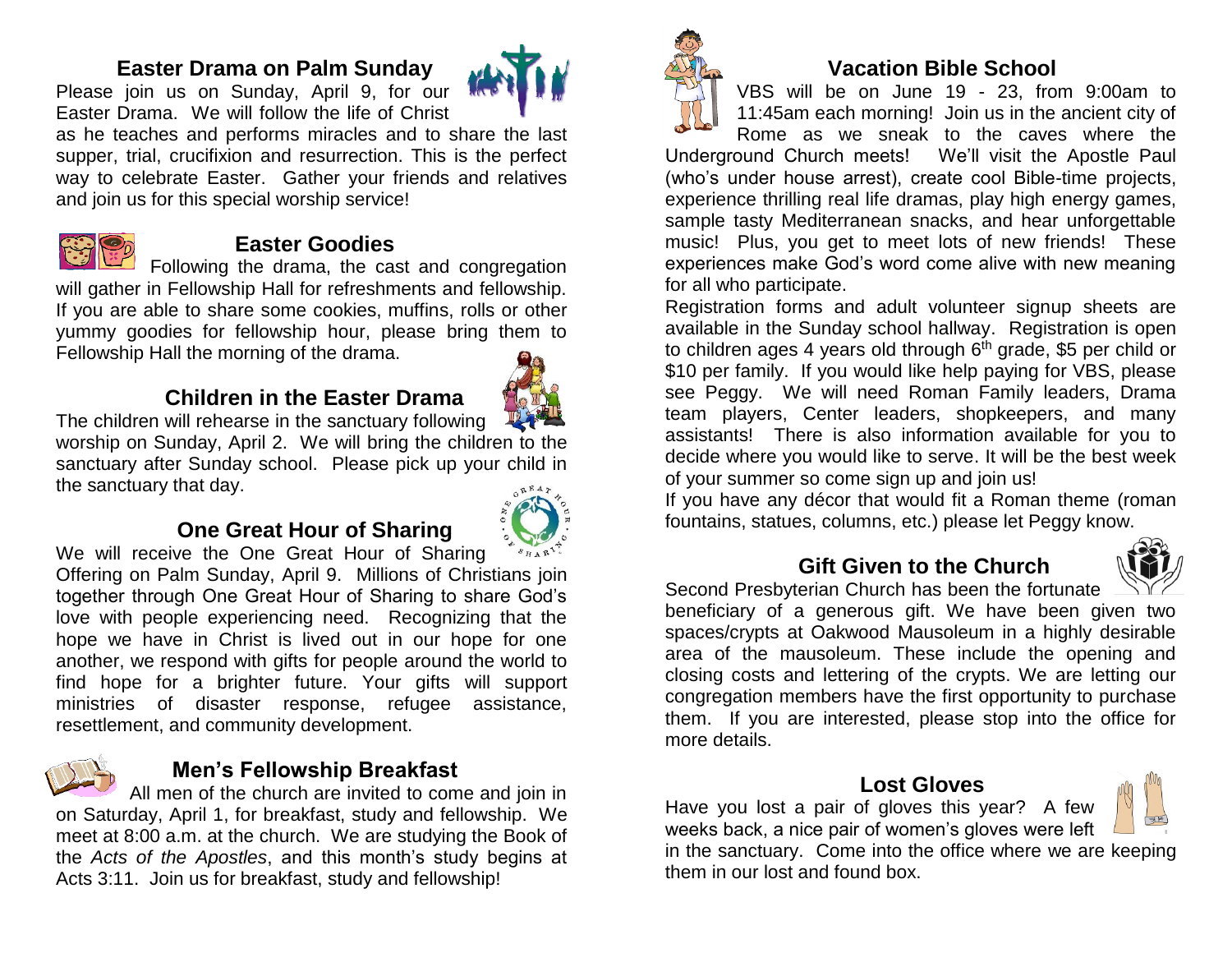# **Fish Fry and Bake Sale Profits**



The Fish Fry was quite a success and we raised over \$2,500 for the Presbyterian Men and the projects they support here. We served 470 dinners! The Presbyterian Women made \$391 at their Bake Sale that day also. Thanks to everyone for all the hard work!



# **Youth Progressive Dinner**

The Youth Group will be visiting a few houses for a Progressive Dinner on Sunday, April 9<sup>th</sup>. We will leave church at 5:00pm and call parents when we are on our way back. Please sign up so we can plan transportation!

# **Youth Events**



**Sunday, April 2nd** – NO PYG **Sunday, April 9th** – Progressive Dinner, leave church at 5pm **Sunday, April 16th** – No PYG – HappyEaster! **Sunday, April 23rd** – PYG 10:45am to noon **Sunday, April 30th** – PYG 10:45am to noon *\*\*\*\*Mark your calendars for a Loon's Baseball game on Sunday, May 7th!*



# **Florence Gilmour Circle**

Join the Florence Gilmour Circle as we continue to discuss the book, *Just Like Jesus* by Max Lucado. We will meet Wednesday, April 12, at 9:30am in the library and discuss Chapters 12 of the book. All women of the church are welcome!

## **Busy Hands and Hearts**



Busy Hands ministry group reaches out to our community by making lap quilts, hats, mittens and other items for local shelters. We will meet on Monday, April 3, from 1:00pm to 3:00pm so come and join us!

**There is NO Sunday school or 2nd @ Second** on Palm Sunday, April 9 and Easter Sunday, April 16. Please enjoy these worship services with your family.



# **Lenten Soup Supper and Study**

Our Lent study this year has been a *Faith and Values Film Festival*. The Rev. Dr. Dan Saperstein,

the Executive Presbyter of our Presbytery, is leading this study. We watch a movie and then have time to discuss it in light of our faith. Our last study is Thursday, April 6. Supper begins at 6:00 p.m. and the study ends around 9:00 p.m. . Please make a reservation on the signup sheet by Tuesday, April 4, to help us know how many to plan for. Childcare is provided, so let us know if you're bringing children.

# Odd **Tuesday Bible Study**



Our Odd Tuesday Bible Study Bible Study will not meet during April. We will resume meeting on May 2 and 30 (the 1<sup>st</sup> and 5<sup>th</sup> Tuesdays of the month) at 7:00pm. So mark your May calendars for our Bible study, and join us then as we conclude our study of Genesis.

#### **Food Pantry**

On April 9, Palm Sunday, we will have Communion. On communion Sundays we invite



you to bring food and personal care items for the Food Pantry at First Presbyterian Church. We do so knowing that it is our privilege to feed the hungry and care for the poor as we are fed and sustained by the grace of God.

# **Per Capita Apportionment**

We are continuing to collect our 2017 Per Capita Apportionment for ecclesiastical expenses. Per Capita is part of being a Presbyterian and connecting to the Presbyterian Church as a whole. The per capita amount is \$26.17 per member (not per household) and so far we've received 51% of our total. Even if you pay it a little at a time then pressure on our budget is reduced. Please mark Per Capita on your check or envelope.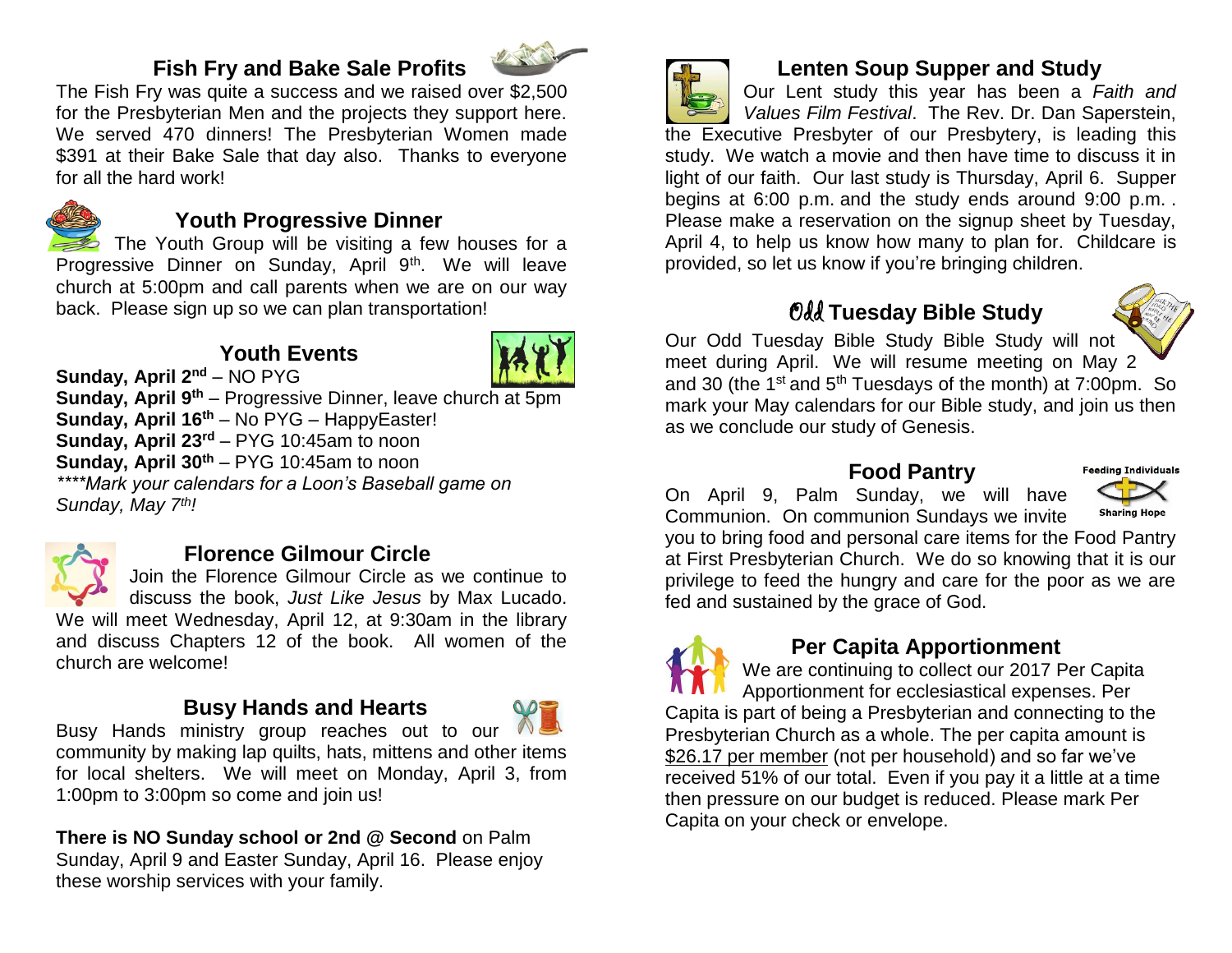# **SERRV Sale**

We will have some great SERRV items out for sale in the gathering area on April



2 and April 9. These items are all Fair Trade which means that SERRV pays the artisan a wage that is fair. There are many new items to choose from including spring gifts and décor and Easter favorites also. Come and shop and support this worthy Mission project. Part of the profit goes to our Church's Mission funds.



# **Scrip**

Spring break, spring cleaning, spring fashion, spring projects? Scrip has you covered!

Purchase gift cards for all your spring activities. We will order SCRIP the first Sunday of the month, April 2. Scrip is basically free money for the church. We buy gift cards at a discount from 2-19% and you purchase them to use at face value. It's a *super* way to donate to the church! Stop in the office to see what we have on hand or to place an order.



# **Please Keep these Folks in your Prayers**

Warda Compton Randy Hall **Nandy Hall** Jack Tinney RuthAnne & Reg Rye Bob Rusch Vera Dice

# **Our prayers and sympathy go to**:

- Pat & Lee Shepherd at the death of Pat's brother, Robert Gilmour.
- Bob & Jennifer Egbert at the death of Bob's brother, Ken Egbert Jr.
- Kay Tait at the death of her daughter, Kim Medina.
- Sally Carney at the death of her husband, Jim.